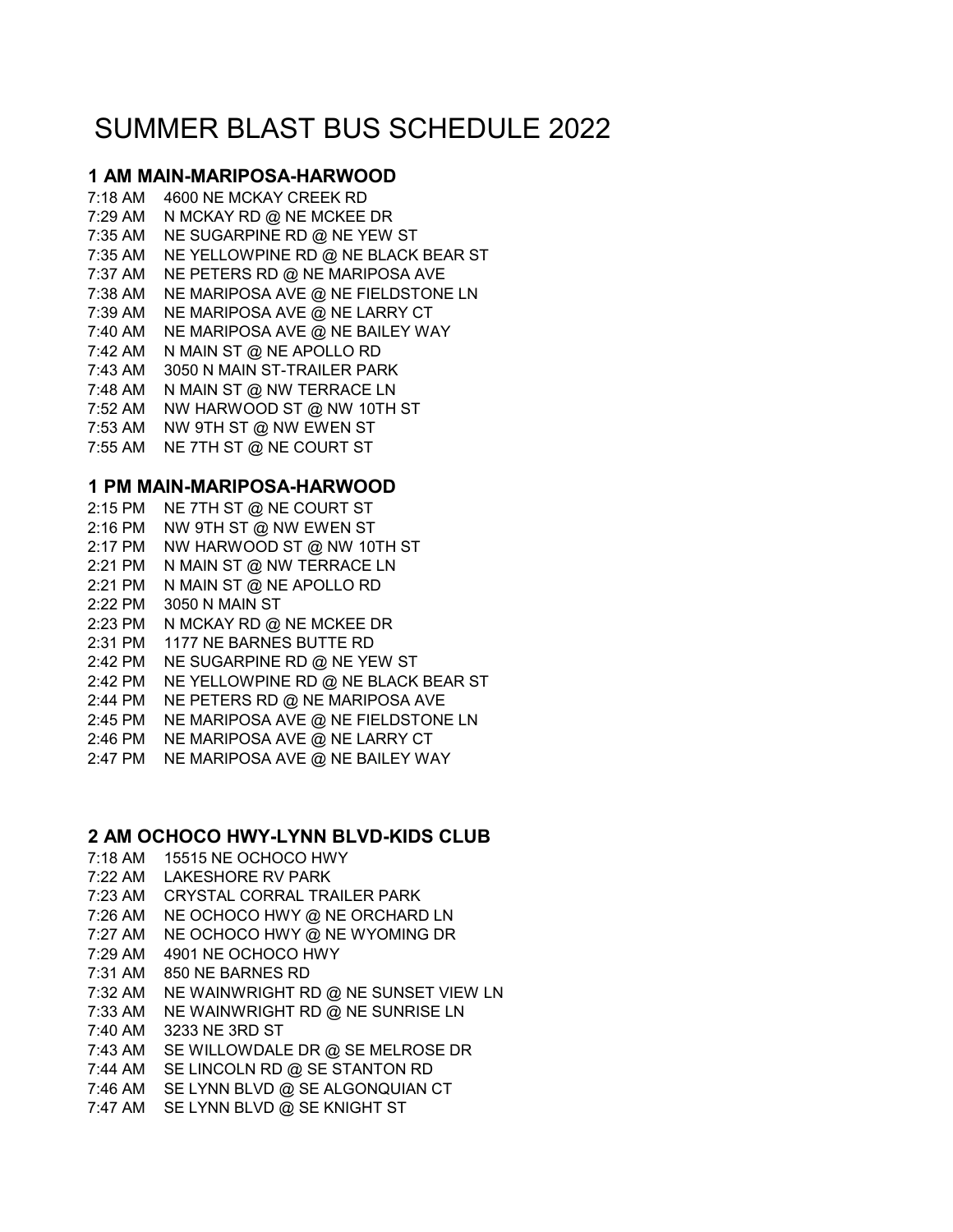7:48 AM SE LYNN BLVD @ SE GARNER ST

7:49 AM LOS ARBOLES TRAILER PARK

7:50 AM 1221 SOUTH MAIN ST

7:51 AM CROOKED RIVER PARK (LES SCHWAB FIELD)

7:55 AM KIDS CLUB

#### **2 PM OCHOCO HWY-LYNN BLVD-KIDS CLUB**

2:17 PM SE MELROSE DR @ SE WILLOWDALE DR 2:19 PM SE LINCOLN RD @ SE STANTON RD 2:21 PM SE LYNN BLVD @ SE ALGONQUIAN CT 2:22 PM SE LYNN BLVD @ SE KNIGHT ST 2:23 PM SE LYNN BLVD @ SE GARNER ST 2:23 PM LOS ARBOLES TRAILER PARK 2:25 PM 1221 SOUTH MAIN ST 2:26 PM CROOKED RIVER PARK (LES SCHWAB FIELD) 2:29 PM KIDS CLUB 2:36 PM SE TRIANGLE OUTFIT DR @ SE PIONEER DR 2:39 PM 850 NE BARNES RD 2:41 PM NE WAINWRIGHT RD @ NE SUNSET VIEW LN 2:41 PM NE WAINWRIGHT RD @ NE SUNRISE LN 2:45 PM NE OCHOCO HWY @ NE WYOMING DR 2:46 PM NE OCHOCO HWY @ NE ORCHARD LN 2:49 PM CRYSTAL CORRAL TRAILER PARK 2:50 PM LAKESHORE RV PARK 2:52 PM 15515 NE OCHOCO HWY 3:08 PM 4901 NE OCHOCO HWY 3:10 PM 3233 NE 3RD ST

#### **3 AM JUNIPER CANYON**

| 7:00 AM | SE DAVIS LOOP @ JUNIPER GROVE RV              |
|---------|-----------------------------------------------|
| 7:02 AM | SE DAVIS LOOP @ SE LOST LAKE DR               |
| 7:05 AM | SE CAYUSE RD @ SE UMATILLA LOOP               |
| 7:05 AM | SE CAYUSE RD @ SE TILLAMOOK LOOP              |
| 7:10 AM | SE KLAMATH RD @ SE YUROK RD                   |
| 7:11 AM | SE YUROK RD @ SE CUSTER RD                    |
| 7:11 AM | SE YUROK RD @ SE CHEROKEE RD                  |
| 7:12 AM | SE YUROK RD @ SE TETON RD                     |
| 7:21 AM | SE DAVIS LOOP @ SE FALCON RIDGE RD            |
| 7:22 AM | SE DAVIS LOOP @ SE BRIDGE RD                  |
| 7:23 AM | SE DAVIS LOOP @ SE REMINGTON RD               |
| 7:23 AM | SE DAVIS LOOP @ SE COWBOY CT                  |
| 7:25 AM | SE DAVIS LOOP @ SE MEADOWLARK LN              |
| 7:26 AM | SE JUNIPER CANYON RD @ SE HOOD CIR            |
| 7:30 AM | SE JUNIPER CANYON RD @ SE IDLEWAY ST          |
| 7:32 AM | SE JUNIPER CANYON RD @ SE COUNTY BOAT RAMP RD |
| 7:40 AM | 10970 SE JUNIPER CANYON RD                    |
| 7:42 AM | SE JUNIPER CANYON RD @ SE FRANCE LN           |
| 7:43 AM | SE JUNIPER CANYON RD @ SE BLUEBIRD DR         |
|         | 7:50 AM 2286 SE PAULINA HWY                   |
| 7:51 AM | 1967 SE PAULINA HWY                           |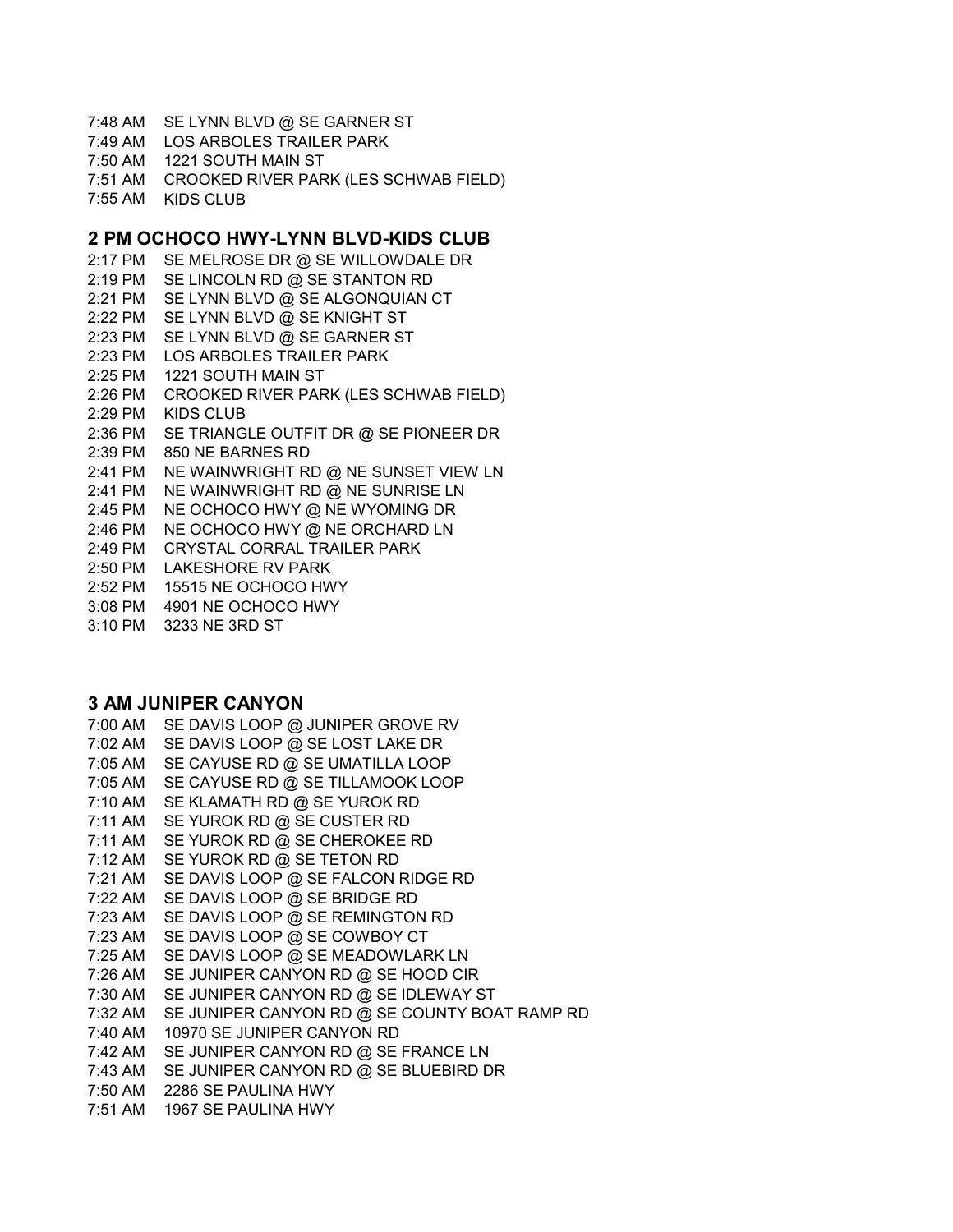7:54 AM SE KNOWLEDGE ST @ SE 3RD ST 7:55 AM 938 NE SECOND ST

## **3 AM JUNIPER CANYON**

2:16 PM SE KNOWLEDGE ST @ SE 3RD ST 2:19 PM 1967 SE PAULINA HWY 2:30 PM SE DAVIS LOOP @ JUNIPER GROVE RV 2:32 PM SE DAVIS LOOP @ SE LOST LAKE DR 2:35 PM SE CAYUSE RD @ SE UMATILLA LOOP 2:36 PM SE CAYUSE RD @ SE TILLAMOOK LOOP 2:41 PM SE KLAMATH RD @ SE YUROK RD 2:41 PM SE YUROK RD @ SE CUSTER RD 2:42 PM SE YUROK RD @ SE CHEROKEE RD 2:43 PM SE YUROK RD @ SE TETON RD 2:52 PM SE DAVIS LOOP @ SE FALCON RIDGE RD 2:53 PM SE DAVIS LOOP @ SE REMINGTON RD 2:54 PM SE DAVIS LOOP @ SE COWBOY CT 2:55 PM SE DAVIS LOOP @ SE MEADOWLARK LN 2:56 PM SE JUNIPER CANYON RD @ SE HOOD CIR 3:00 PM SE JUNIPER CANYON RD @ SE IDLEWAY ST 3:03 PM SE JUNIPER CANYON RD @ SE COUNTY BOAT RAMP RD 3:04 PM SE JUNIPER CANYON RD @ SE GOLDEN EAGLE DR 3:10 PM SE JUNIPER CANYON RD @ SE RIVERDANCE RD 3:12 PM SE JUNIPER CANYON RD @ SE VIEW TOP LN 3:12 PM SE JUNIPER CANYON RD @ SE FRANCE LN 3:14 PM SE JUNIPER CANYON RD @ SE BLUEBIRD DR

# **4 AM LONE PINE-OCHOCO WEST-MADRAS HWY**

6:40 AM NW LAMONTA RD @ NW LON SMITH RD

- 6:55 AM OCHOCO WEST COMMUNITY HALL
- 7:03 AM NW MADRAS HWY @ NW ELIZABETH WAY
- 7:03 AM NW MADRAS HWY @ NW WINTERS LN
- 7:17 AM 5320 NW LONE PINE ROAD
- 7:31 AM 7374 NW O'NEIL HWY
- 7:39 AM OCHOCO SCHOOL CROSSING
- 7:41 AM NW MADRAS HWY @ NW CASCADE LOOP
- 7:42 AM NW GARDNER RD @ NW WESTERN SKY RD
- 7:45 AM 2020 NW MADRAS HWY
- 7:50 AM 2311 NW MADRAS HWY
- 7:51 AM 1685 NW MADRAS HWY

#### **4 PM LONE PINE-OCHOCO WEST-MADRAS HWY**

- 2:18 PM OCHOCO SCHOOL CROSSING
- 2:20 PM NW MADRAS HWY @ NW CASCADE LOOP
- 2:22 PM NW GARDNER RD @ NW WESTERN SKY RD
- 2:25 PM 2020 NW MADRAS HWY
- 2:25 PM 2311 NW MADRAS HWY
- 2:31 PM 1685 NW MADRAS HWY
- 2:35 PM NW LAMONTA RD @ NW LON SMITH RD